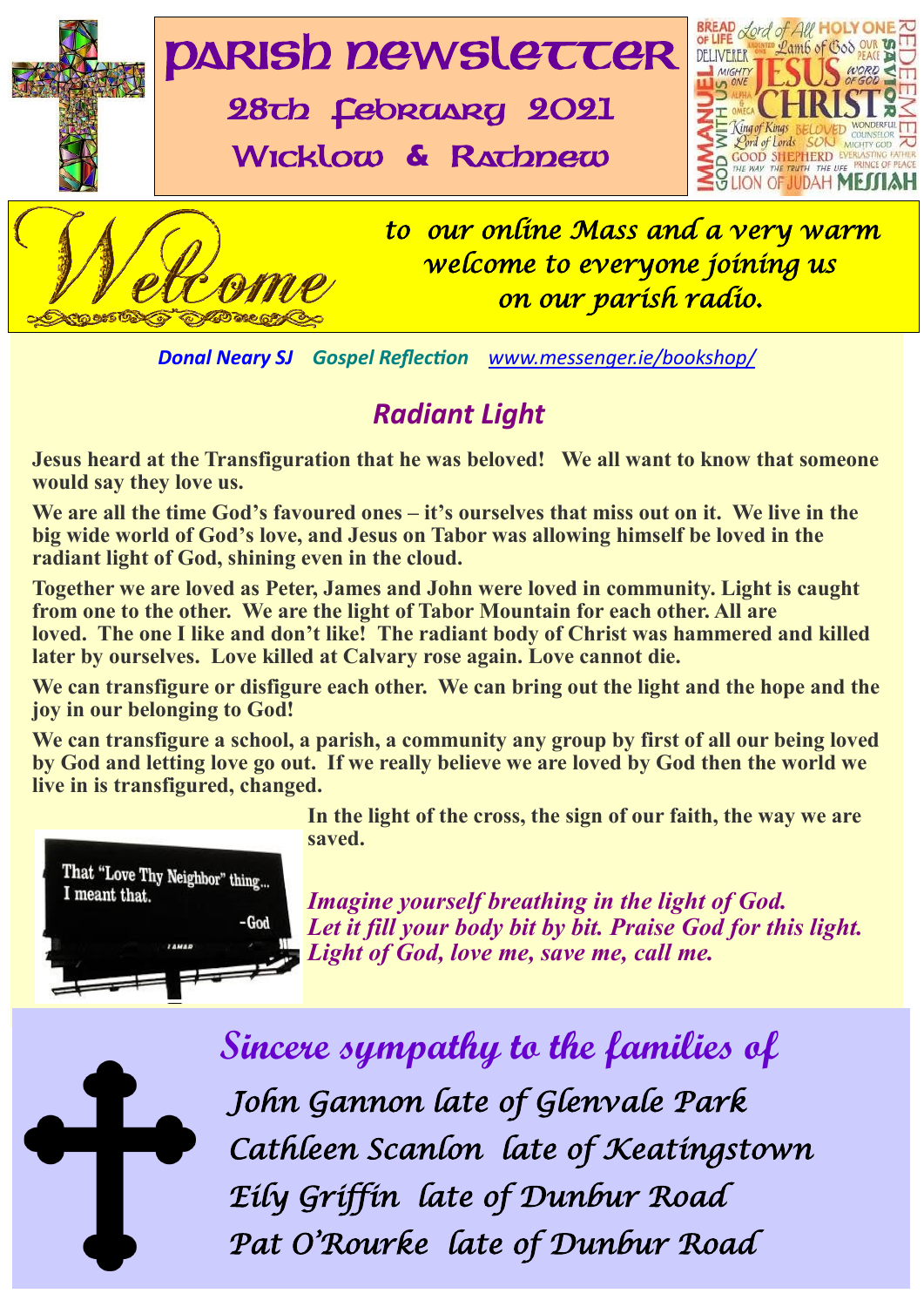*Mass Intention List* 



# *This Weekend ~ 27th & 28th February*

*6.00pm Eddie Kelly - 1st Anniversary & remembering his son Jonathan, Sally Murphy, George Newsome, June Kenny* 

*11.30am Marie Dunne - 1st Anniversary, Kieran O'Reagan RD, Lil Kenny, Paddy Byrne Jack & Nellie Flynn, Jimmy Duffy* 

# *1st - 5th March*

| Monday -    | Matthew, Maura & Clare Byrne,                        |
|-------------|------------------------------------------------------|
|             | Agnes & Pat Byrne, Sham Furlong                      |
| Tuesday -   | Betty, William & Billy Conway, Annie Corkish         |
| Wednesday - | Ann Jordan, Marguerite O Reilly,                     |
|             | Mary McPartland                                      |
| Thursday    | Charles & Kate Cullen, Patrick, Lily & Monica Cullen |
| Fríday      | First Friday - Altar List of the Dead                |

# *Next Weekend ~ 6th & 7th March*

*6.00pm Joey Kelly - 1st Anniversary, Adele Doran Eileen & John O Brien, Patricia & James O Brien & all deceased members of the O'Brien family. James & Bernadette Jacob, Henry Fleming & his son Albert* 

*11.30am Caroline Hayes, Teresa & Michael Grace Monina Nagle*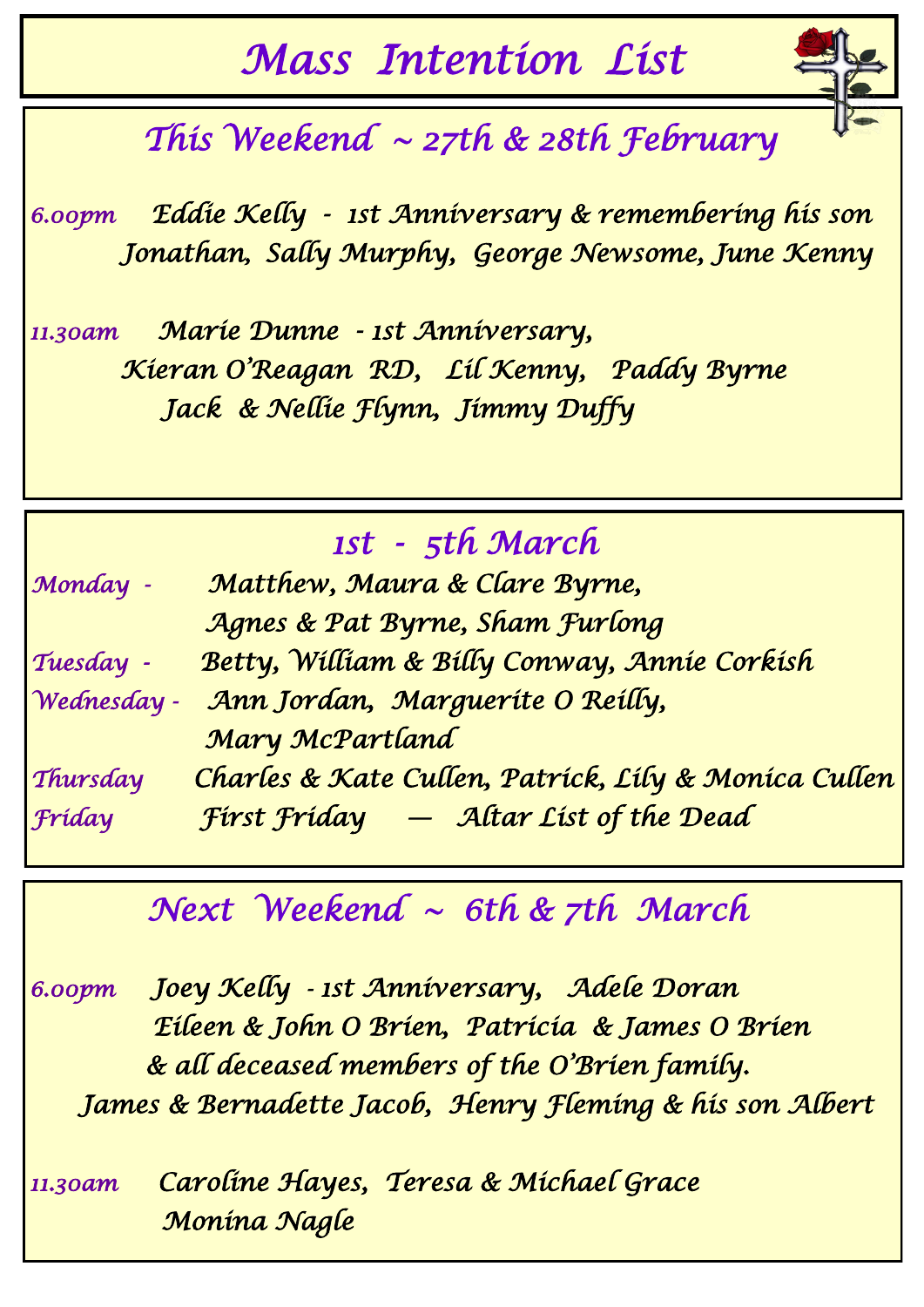## **WEEKLY COLLECTIONS FOR WICKLOW & RATHNEW: up to 14/02/2021**

**2ND COLLECTION / SHARE** - goes towards diocesan administration - € 400 **ENVELOPE/ CHURCH COLLECTION** - goes towards maintaining our parish  $-\epsilon$  1775

- **1ST COLLECTION / COMMON FUND + pays salaries of Priests of Diocese + € 795** 
	-
	- -
- 

 *Many thanks for your continued support.* 

### **NEXT WEEKENDS READINGS - 28TH FEBRUARY 2021**

 First Reading : Exodus 20: 1-17 Responsorial Psalm 18 Second Reading : 1 Corinthians 1 :22-25 Gospel: John 2:3-25



 To reflect on the readings please check catholicireland.net / sacredspace.ie / universalis.com



**As we are unable to attend our normal Lenten Masses we will be doing services slightly different this year.**

### **STATIONS OF THE CROSS -**

**On Friday evenings instead of the Rosary, we will have the Stations of the Cross at 7.30pm.** 

#### **LECTIO DIVINA FOR LENT** -

**continues on Thursday evenings from 7.30pm until 8.30pm on ZOOM. Please leave your name and email with the Parish Office and a link will be sent for the Zoom meeting.** 

**TROCAIRE BOXES - are available in the Church and the Parish Office, please take one home with you** 



### **IDEAS FOR THE 40 ACTS CHALLENGE**

**Always remember social distancing & staying safe while doing any activity at this time …….**

**Prayer walk. If you've not done this before, it's as simple as just walking, slowly, around your neighbourhood, noticing what's around you, and praying: for peace, for problems in the community, for community relationships. For your neighbour's and friends.** 

**How often do you say hi to your neighbours? Take that moment where you meet and spend time getting to know them a little more.** 

**Real generosity leaps into action to bless others, even when it comes at a cost to us. Give away something that you could charge real money for. Help someone with a tech issue that is hard for them, but simple for you (setting up e-mail, a blog, social media account, etc. You may not think you're particularly great with technology, but if your granny really needs to know how to use a computer, then you can do as good a job as any at showing her. Teach a beginner some guitar chords. Do bike maintenance for kids on your street. Share your skills, at a cost to yourself.**

*Congratulation to Congress (need also and also see of the gormley of the gormley and also see also and also see*  $\Gamma$  *and*  $\Gamma$  *and*  $\Gamma$  *and*  $\Gamma$  *and*  $\Gamma$  *and*  $\Gamma$  *and*  $\Gamma$  *and*  $\Gamma$  *and*  $\Gamma$  *and*  $\Gamma$  *and*  $\Gamma$  *and*  $\Gamma$  *and* 

**Parts Colate Take responsibility for an undone chore for the entire month.**

**Franchise Collection** Share a list of things you are truly thankful **for !!**